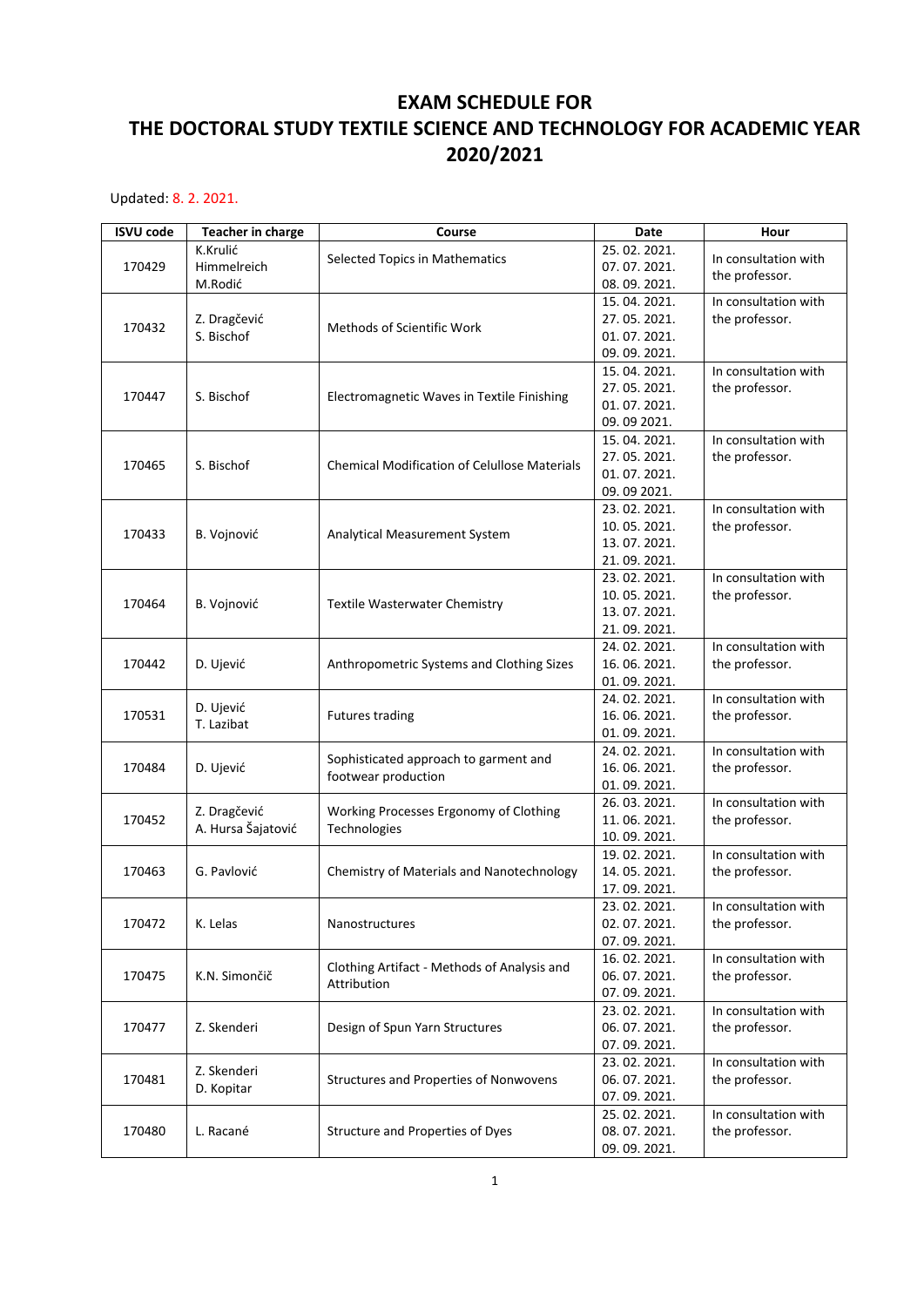| <b>ISVU code</b> | <b>Teacher in charge</b>                   | Course                                                                                                       | Date                       | Hour                                   |
|------------------|--------------------------------------------|--------------------------------------------------------------------------------------------------------------|----------------------------|----------------------------------------|
|                  |                                            | Spectroscopic characterization of dyes and                                                                   | 25.02.2021.                | In consultation with                   |
| 170485           | L. Racané                                  |                                                                                                              | 08.07.2021.                | the professor.                         |
|                  |                                            | pigments                                                                                                     | 09.09.2021.                |                                        |
|                  |                                            |                                                                                                              | 16.02.2021.                | In consultation with                   |
| 170524           | G. Čubrić                                  | Control Systems with Micropneumatics                                                                         | 13.07.2021.                | the professor.                         |
|                  |                                            |                                                                                                              | 07.09.2021.                |                                        |
|                  |                                            |                                                                                                              | 16.02.2021.                | In consultation with                   |
| 170525           | E. Vujasinović                             | <b>Biodegradable Fibres</b>                                                                                  | 06.07.2021.                | the professor.                         |
|                  | R. Brunšek                                 |                                                                                                              | 07.09.2021.                |                                        |
|                  |                                            |                                                                                                              | 16.02.2021.                | In consultation with                   |
| 170468           | E. Vujasinović                             | Mechanics of Fibrous Composites                                                                              | 06.07.2021.                | the professor.                         |
|                  | D. Hui                                     |                                                                                                              | 07.09.2021.                |                                        |
|                  | E. Vujasinović                             | Fibres in Forensic Science                                                                                   | 16.02.2021.                | In consultation with                   |
| 170526           |                                            |                                                                                                              | 06.07.2021.                | the professor.                         |
|                  |                                            |                                                                                                              | 07.09.2021.                |                                        |
|                  |                                            | Inteligent Algorithms                                                                                        | 15.02.2021.                |                                        |
| 170528           | T. Rolich                                  |                                                                                                              | 28.06.2021.                | 11,00 h                                |
|                  |                                            |                                                                                                              |                            |                                        |
|                  |                                            |                                                                                                              | 06.09.2021.                |                                        |
|                  |                                            |                                                                                                              | 15.02.2021.                |                                        |
| 170529           | T. Rolich                                  | <b>Computer Graphics</b>                                                                                     | 28.06.2021.                | 11,00 h                                |
|                  |                                            |                                                                                                              | 06.09.2021.                |                                        |
|                  |                                            | Supramolecular chemistry and                                                                                 | 19.02.2021.                | In consultation with                   |
| 170532           | M. Cetina                                  | nanochemistry                                                                                                | 07.07.2021.                | the professor.                         |
|                  |                                            |                                                                                                              | 08.09.2021.                |                                        |
|                  |                                            |                                                                                                              | 16.02.2021.                | In consultation with                   |
| 170534           | I. Salopek Čubrić                          | Creativity in Technology and Design                                                                          | 13.07.2021.                | the professor.                         |
|                  |                                            |                                                                                                              | 07 09. 2021.               |                                        |
|                  |                                            |                                                                                                              | 01.04.2021.                | In consultation with<br>the professor. |
|                  | I. Rezić                                   | Statistica Methodology Design of                                                                             | 01.05.2021.                |                                        |
| 170536           |                                            | Experiments                                                                                                  | 01.06.2021.                |                                        |
|                  |                                            |                                                                                                              |                            |                                        |
|                  | A. Sutlović                                | New Dyes and Advanced Technologies in the                                                                    | 24.02.2021.                | In consultation with                   |
| 170445           |                                            |                                                                                                              | 07.04.2021.                |                                        |
|                  |                                            | 21st Century                                                                                                 | 08.09.2021.                | the professor.                         |
|                  | I. Soljačić<br>A.M. Grancarić<br>A. Tarbuk |                                                                                                              | 25.02.2021.                | In consultation with<br>the professor. |
| 170454           |                                            | Physico-chemical processes and                                                                               | 15.06.2021.                |                                        |
|                  |                                            | effects of wet textile finishing                                                                             | 02.09.2021.                |                                        |
|                  |                                            |                                                                                                              | 26.02.2021.                | In consultation with<br>the professor. |
| 170469           | S. Petrak                                  | Methods of computer-based 3D garment<br>construction                                                         | 15.07.2021.                |                                        |
|                  |                                            |                                                                                                              | 02.09.2021.                |                                        |
|                  | D. Rogale                                  | Measurement methods and analysis of<br>process parameters                                                    | 26.02.2021.                | In consultation with<br>the professor. |
| 170470           |                                            |                                                                                                              | 18.06.2021.                |                                        |
|                  |                                            |                                                                                                              | 10.09.2021.                |                                        |
|                  |                                            |                                                                                                              | 26.02.2021.                |                                        |
| 170459           | D. Rogale                                  | Integrated Systems in Intelligent Clothing                                                                   | 18.06.2021.                | In consultation with                   |
|                  |                                            |                                                                                                              | 10.09.2021.                | the professor.                         |
|                  |                                            |                                                                                                              |                            |                                        |
| 170522           |                                            | Thermoinsulation properties of clothing                                                                      | 26.02.2021.<br>18.06.2021. | In consultation with                   |
|                  | S. Firšt Rogale                            |                                                                                                              |                            | the professor.                         |
|                  |                                            |                                                                                                              | 10.09.2021.                |                                        |
|                  | V. M. Potočić                              | Process Parameters of Knitwear Production<br>Theoretical analysis of knitted fabrics and<br>knitting process | 23.02.2021.                | In consultation with                   |
| 170476           | Matković                                   |                                                                                                              | 13.07.2021.                | the professor.                         |
|                  |                                            |                                                                                                              | 14.09.2021.                |                                        |
| 170520           | V. M. Potočić<br>Matković                  |                                                                                                              | 23.02.2021.                | In consultation with                   |
|                  |                                            |                                                                                                              | 13.07.2021.                | the professor.                         |
|                  |                                            |                                                                                                              | 14.09.2021.                |                                        |
| 170487           | M. Somogyi Škoc                            | <b>Technical Textiles in Separation Processes</b>                                                            | 22.02.2021.                |                                        |
|                  |                                            |                                                                                                              | 08.03.2021.                |                                        |
|                  |                                            |                                                                                                              | 12.04.2021.                | In consultation with                   |
|                  |                                            |                                                                                                              | 10.05.2021.                | the professor.                         |
|                  |                                            |                                                                                                              | 14.06.2021.                |                                        |
|                  |                                            |                                                                                                              | 12.07.2021.                |                                        |
|                  |                                            |                                                                                                              | 13.09.2021.                |                                        |